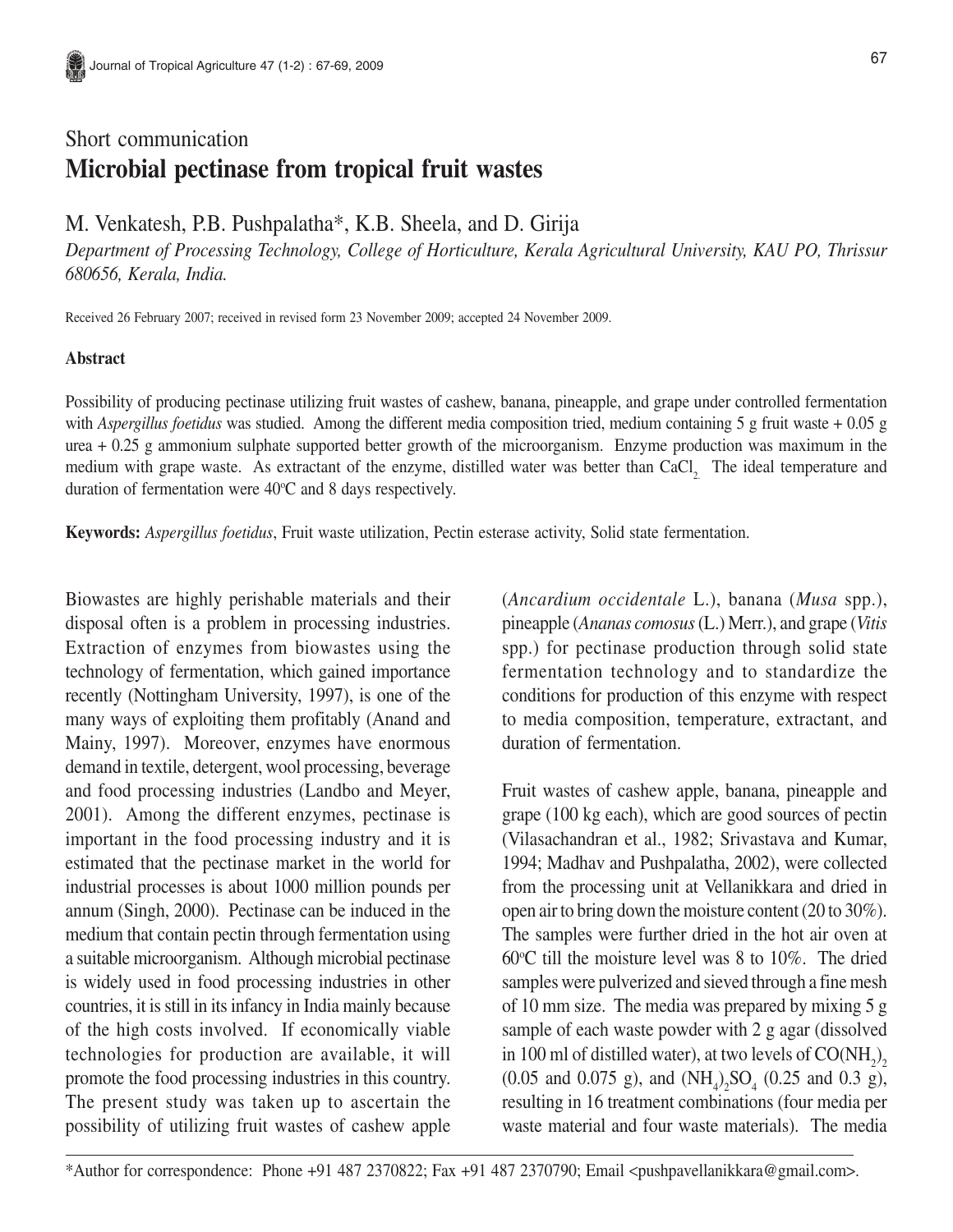were autoclaved at  $121^{\circ}$ C for 20 min. and allowed to cool to ambient temperature. *Aspergillus foetidus* culture obtained from IMTECH, Chandigarh was inoculated on the media at a spore suspension rate of  $2x10^7$  g<sup>-1</sup>. The microorganism is reported to have potential for producing pectinase through solid state fermentation of pectin containing media under favorable conditions (IMTECH, 2003). The growth of the microorganism was assessed daily based on the diameter of the colony developed. The medium which supported more growth of hyphae was selected as the best. The selected media were taken in trays of 10x7x4 cm size, autoclaved, cooled, and inoculated with a spore suspension of *Aspergillus foetidus* at the rate of 2x107  $g^{-1}$  of dry material. To determine the ideal temperature and duration of fermentation, the trays were kept at 25, 30, and  $40^{\circ}$ C for 5 and 8 days. The enzymes from the fermented wastes were extracted with  $\text{CaCl}_{_2} \left( 2\% \right)$  and distilled water after 5 and 8 days. In each case, extraction was done twice and the extracts were pooled and centrifuged at 1000 rpm in a cold centrifuge maintained at  $6 - 8$ °C and the supernatants were used.

The pectin esterase activity in the extract was determined as suggested by Talboys and Busch (1970). The data were analysed in CRD and subjected to DMRT analysis using MSTATC package.

As can be seen from Table 1, the media containing the four fruit wastes and different proportions of nutrients supported *Aspergillus foetidus* growth. The growth was generally high in the medium with  $5 \text{ g}$  waste  $+ 0.05 \text{ g}$  $\text{CO(NH}_2)_2 + 0.25 \text{g(NH}_4)_2 \text{SO}_4$  at all stages of observation; hence it was selected for growing *Aspergillus foetidus*. However, for cashew apple waste, *A. foetidus* growth was better when supplemented with  $0.075g$  CO(NH<sub>2</sub>)<sub>2</sub> and  $0.25g$  (NH<sub>4</sub>)<sub>2</sub>SO<sub>4</sub> (6 days after inoculation). The growth of microorganism on the media is an indication of its capacity to utilize pectin contained in the fruit wastes (Madhav and Pushpalatha, 2002) and to produce pectinase. Determination of pectin esterase activity in the medium taken at different temperature for varying periods have shown that enzyme production was consistently high at  $40^{\circ}$ C (Table 2). Among the waste materials compared, grape waste had the highest values

*Table 1.* Growth of *Aspergillus foetidus* on different fruit waste-based media.

| Median <sup>1</sup> | Nutrient supplements (g) |                          | Colony diameter (mm) |                   |                   |                   |
|---------------------|--------------------------|--------------------------|----------------------|-------------------|-------------------|-------------------|
| (Fruit wastes, 5 g) | $\overline{CO(NH_2)}$    | $(NH_4)_2SO_4$           | 3                    | 4                 | 5                 | 6                 |
|                     |                          | (days after inoculation) |                      |                   |                   |                   |
| Grape               | 0.05                     | 0.25                     | 4.85 <sup>ab</sup>   | 6.3 <sup>ab</sup> | 8.00 <sup>a</sup> | $8.65^{\rm a}$    |
|                     | 0.075                    | 0.25                     | $4.55^{bc}$          | 5.60 <sup>b</sup> | $7.10^{ab}$       | 8.50 <sup>a</sup> |
|                     | 0.05                     | 0.3                      | $5.05^{\rm a}$       | 6.80 <sup>a</sup> | 7.90a             | 8.80 <sup>a</sup> |
|                     | 0.075                    | 0.3                      | 4.30 <sup>c</sup>    | $5.45^{b}$        | 6.30 <sup>b</sup> | 7.20 <sup>b</sup> |
| Banana              | 0.05                     | 0.25                     | 4.80 <sup>a</sup>    | $5.90^{\rm a}$    | $6.75^{ab}$       | 7.20 <sup>b</sup> |
|                     | 0.075                    | 0.25                     | 4.90 <sup>a</sup>    | 5.90 <sup>a</sup> | 6.40 <sup>b</sup> | 7.40 <sup>b</sup> |
|                     | 0.05                     | 0.3                      | 5.20 <sup>a</sup>    | 6.30 <sup>a</sup> | 7.30 <sup>a</sup> | 8.80 <sup>a</sup> |
|                     | 0.075                    | 0.3                      | $4.55^{\rm a}$       | 5.30 <sup>b</sup> | 6.30 <sup>b</sup> | 7.30 <sup>b</sup> |
| Cashew apple        | 0.05                     | 0.25                     | $4.95^{\rm a}$       | 6.05 <sup>a</sup> | $6.45^{b}$        | 7.70 <sup>b</sup> |
|                     | 0.075                    | 0.25                     | $5.15^{a}$           | $6.15^{a}$        | 7.30 <sup>a</sup> | 8.80 <sup>a</sup> |
|                     | 0.05                     | 0.3                      | $5.15^{a}$           | $6.15^{a}$        | 7.20a             | 8.80 <sup>a</sup> |
|                     | 0.075                    | 0.3                      | 4.60 <sup>a</sup>    | 5.70a             | 6.60 <sup>b</sup> | 7.75 <sup>b</sup> |
| Pineapple           | 0.05                     | 0.25                     | 4.35 <sup>c</sup>    | $5.30^{bc}$       | 6.00 <sup>b</sup> | $6.55^{b}$        |
|                     | 0.075                    | 0.25                     | 4.75 <sup>b</sup>    | $5.55^{b}$        | $6.05^{b}$        | $6.85^{b}$        |
|                     | 0.05                     | 0.3                      | 5.20 <sup>a</sup>    | 6.30 <sup>a</sup> | $7.25^{\rm a}$    | 8.05 <sup>a</sup> |
|                     | 0.075                    | 0.3                      | 4.30 <sup>c</sup>    | 5.20 <sup>c</sup> | $5.85^{b}$        | $6.45^{\rm b}$    |

Means with the same superscript do not differ significantly.

<sup>1</sup>Composition of media: 5 g fruit wastes + 2 g agar+  $CO(NH_2)_2$  +  $(NH_4)_2SO_4$  at the quantities specified as above.